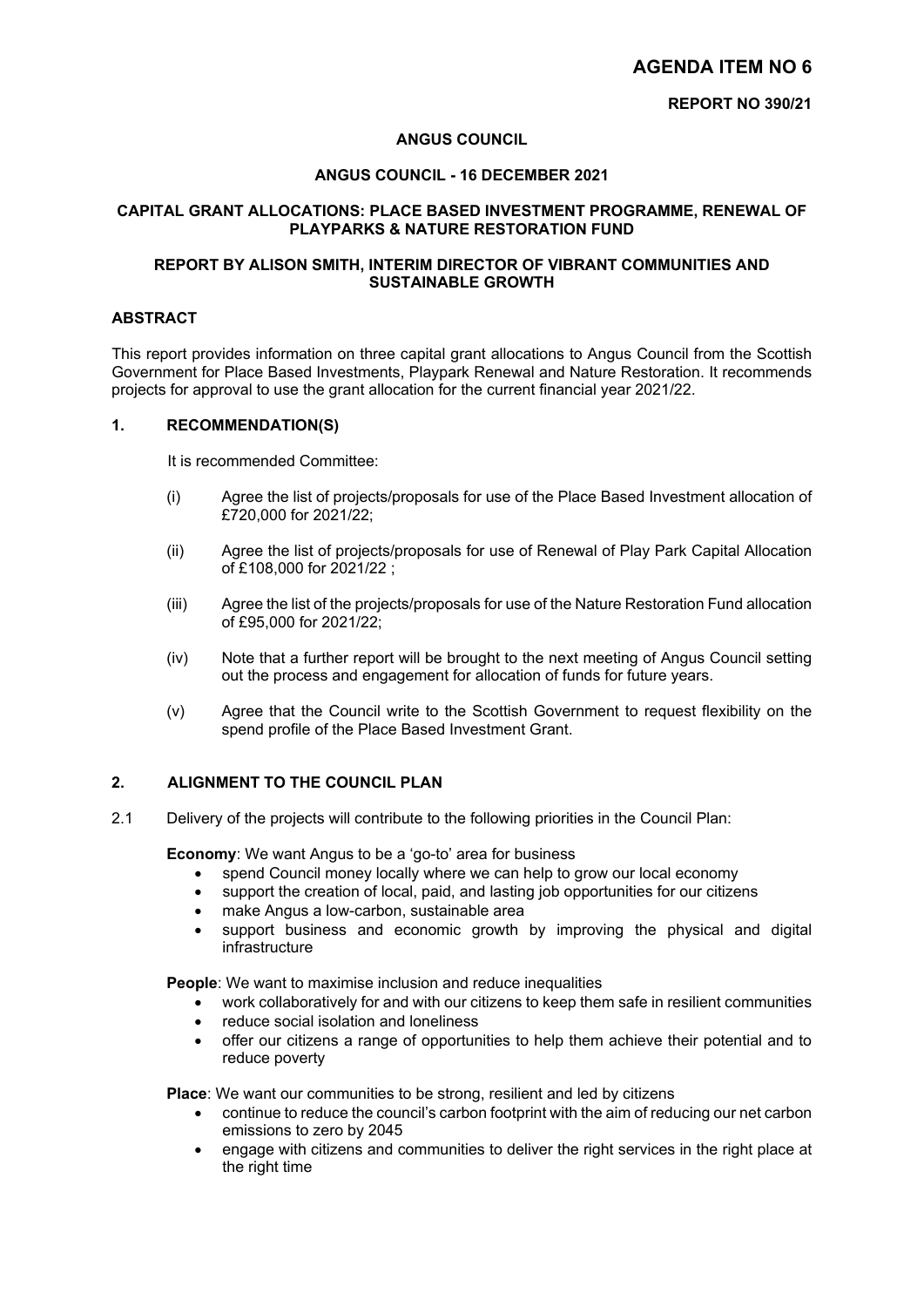- increase the supply of affordable housing and improve the council's current housing stock so it is fit for the future
- coordinate our place-based activity and investment through the development of the Angus Local Development Plan (known as the AngusPlan)

## **3. BACKGROUND**

3.1 As part of the Scottish Government budget Angus Council has been allocated funding from 3 separate funds, provided as part of the general capital grant. It is understood that each of these funds will continue beyond this initial year of 2021/22 however to date this has not yet been confirmed for the Nature Restoration Fund.

## **Place Based Investment Programme**

- 3.2 The Council has been allocated £720,000 from the Scottish Government for 2021/22 from the Place Based Investment Programme. The main objectives of the Programme are:
	- To link and align place based initiatives and establish a coherent local framework to implement the Place Principle;
	- To support place policy ambitions such as town centre revitalisation, community led regeneration. 20 minute neighbourhoods and Community Wealth Building;
	- To ensure that all place based investments are shaped by the needs and aspirations of local communities;
	- To accelerate our ambitions for net zero, wellbeing and inclusive economic development, tackling inequality and disadvantage, community involvement and ownership.
- 3.3 Although specific amounts for future years have yet to be confirmed it is estimated based on the Year 1 proportions that future years would equate to  $£1.9M$  in total split over 4 years. The grant is capital in nature and can only be used to fund capital expenditure of the local authority or a third party. Funds must be spent or legally committed by 31<sup>st</sup> March 2022 or will require to be returned.

## **Renewal of Playpark Fund**

- 3.4 The Scottish Government have set out an overall £60M programme to renew playparks across Scotland. At present initial funding of £5M has been agreed for 2021/22 with a capital allocation for Angus of £108,000. There is no deadline to spend or commit these monies.
- 3.5 The funding is to be used to deliver a programme of renewal, recognising that the extent of renewal, and refurbishment will vary across the whole play estate and be influenced by local plans and investment priorities and engagement with children and young people. Nationally agreed principles against which spending plans should be developed are still to be set out but key to this will be the engagement of children and young people as part of the process of agreeing local priorities.

## **Nature Restoration Fund**

- 3.6 The Scottish Government has set aside additional funding of £10 million to support a wide range of projects that will deliver nature restoration, safeguard wildlife and tackle the causes of biodiversity loss especially climate change. £5M is allocated to local authorities and the remainder split into a small competitive fund administered by Nature Scotland (£1M) and the balance going directly to established nature restoration projects across Scotland. The Angus allocation is £95,000.
- 3.7 The purpose of the fund is to support actions that help nature recover across Scotland. It will therefore run across two themes:
	- Making Space for Nature (urban focused nature based solutions for biodiversity and climate change); and
	- Helping Nature Recover (rural focused biodiversity enhancement, climate resilience and reinstatement)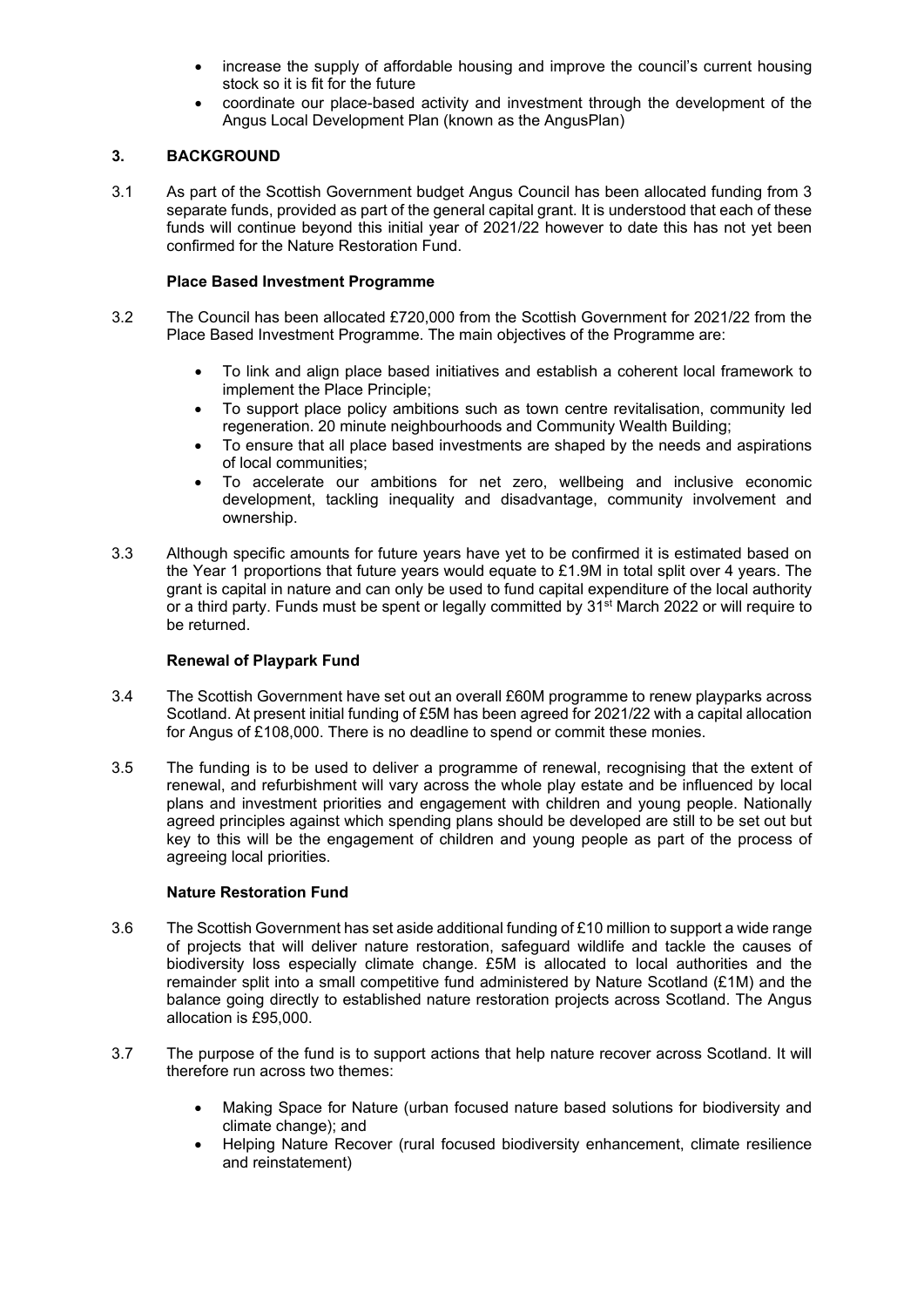3.8 The capital funding allocated to Angus Council is to support new, or to enhance existing, approaches that further biodiversity and deliver positive effects for biodiversity and enhance local ecosystems and address the climate emergency and its impacts through mitigation and adaptation and by promoting nature based solutions. Projects must be completed by 31<sup>st</sup> March 2022.

# **4. CURRENT POSITION**

- 4.1 The timelines for the delivery of capital projects and associated spend for each of these funds is very tight. In order to ensure that the council can fulfil the requirements of the grant the focus has to be on projects that can be delivered within the timeframe and the necessary staff resources available for delivery.
- 4.2 However engagement and working closely with communities is a key element of all funds but to do this well takes time. One benefit of additional years funding commitment is that it provides scope to develop projects with and support communities to deliver those which have the biggest impact. Drawing together all the activity, investment and proposals for their areas and clearly identifying priorities will inform future proposals and officers will support communities in developing timelines and shaping proposals. It is proposed to set aside a small grant fund to third parties to undertake feasibility and assessment work to develop proposals. A further report will therefore be brought back to Council setting out the options for the allocation of funds for future years.
- 4.3 Whilst the 5 year timescale for the Place Based Investment Programme is welcomed, the grant conditions requiring funds to be committed on an annual basis undermines the benefits this timeframe offers for opportunities to identify and develop projects and deliver those that may deliver the biggest impact for communities in Angus. It is therefore proposed that the Council write to the Scottish Government to request flexibility on the spend profile.
- 4.4 Engagement with children and young people is a key requirement of all funds but a specific requirement of the Playpark Renewal Fund. At present there is no restriction of a timeframe for use of the funds allocated to 2021/22 however the process for engagement that ensures meaningful input will need clearly set out. The current proposals therefore set out the key areas for where spend should be allocated to help target this engagement activity.

## **5. PROPOSALS**

- 5.1 It is recommended that a strategic approach is applied to the allocation of funds to allow those which have the biggest impact to progress. An early allocation to a geographical area would be factored into any assessment for future years ensuring distribution across Angus over the lifetime of the funds.
- 5.2 The projects identified in Section 5.3 as recommended for approval were drawn together by officers from an assessment of those already in development given the short timescales for spend/commitment. These include proposals put forward to the Cycling Waking Safer Routes funding. Any grant funds require officer resource to oversee and manage the process. This has been factored into the proposals outlined below

## **Projects Recommended for Approval**

# 5.3 **Place Based Investment Programme (£720,000)**

The timescale for Year 1 has been particularly challenging to identify projects which are deliverable within the timeframe and provide a suitable fit with the criteria. This has resulted in a small number of projects coming forward which are unlikely to be funded in future years.

#### Recommended Project List

| Angus Wide – Village & Town Community Led Halls Grant Fund     | £130.000 |
|----------------------------------------------------------------|----------|
| (For energy efficiency and resilience improvements to halls    |          |
| managed by the community. Application process managed with the |          |
| <i>Vibrant Communities Team)</i>                               |          |
|                                                                |          |

Arbroath – Seaton Park £ 200,000